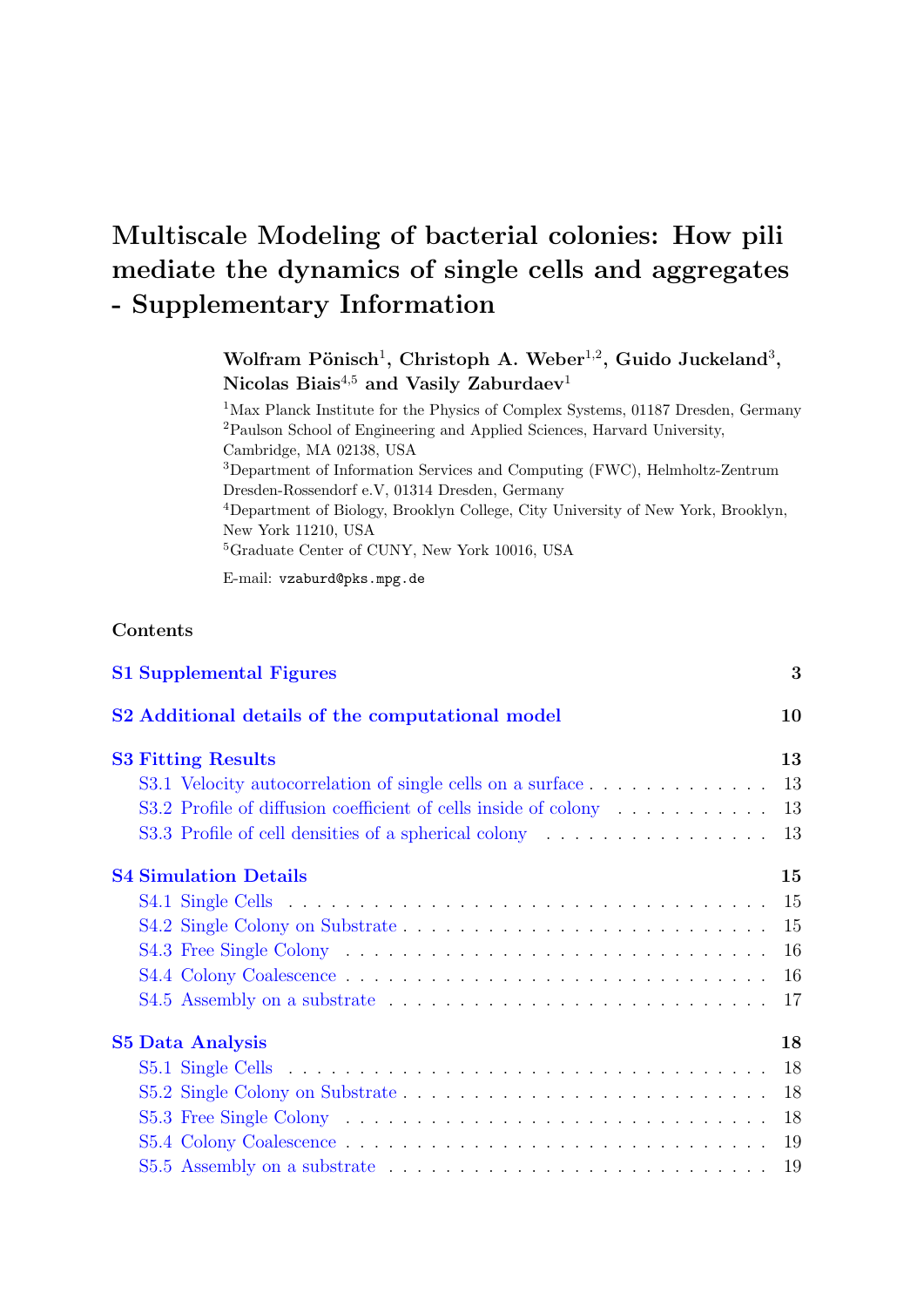Multiscale modeling of bacterial colonies

## [S6 References](#page-19-0) 20

2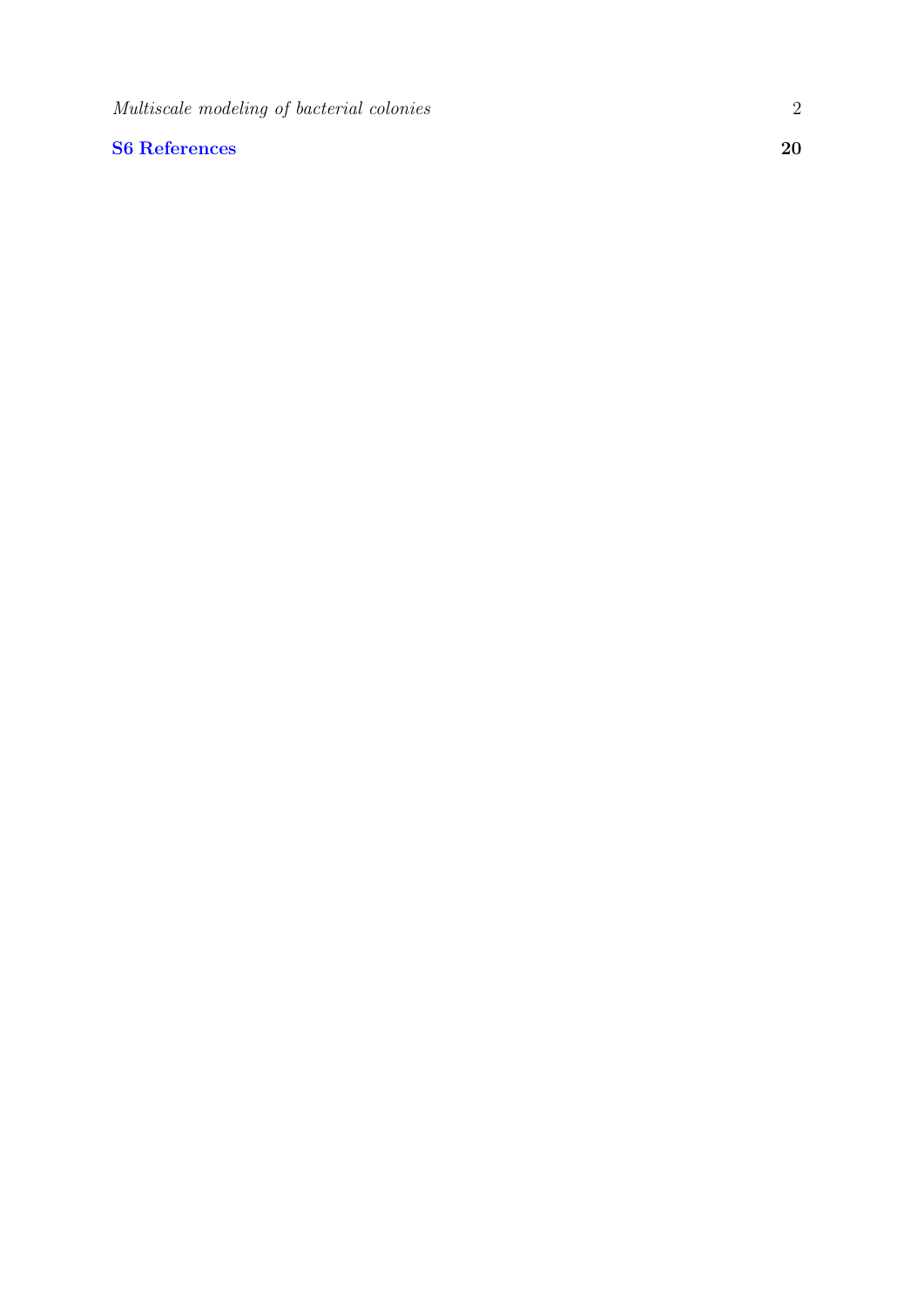## <span id="page-2-0"></span>S1. Supplemental Figures



Figure S1. Mean squared displacement (MSD) of single colonies on a substrate. The weak and strong parameter sets are defined in table 4. (A) MSD of differently sized colonies for a parameter set characterizing a strong attachment to the substrate. The black dashed line represents a linear time-dependence. Thus for large time steps  $\tau$  the cells behave diffusively. (B) MSD for the case of a weak attachment to the substrate.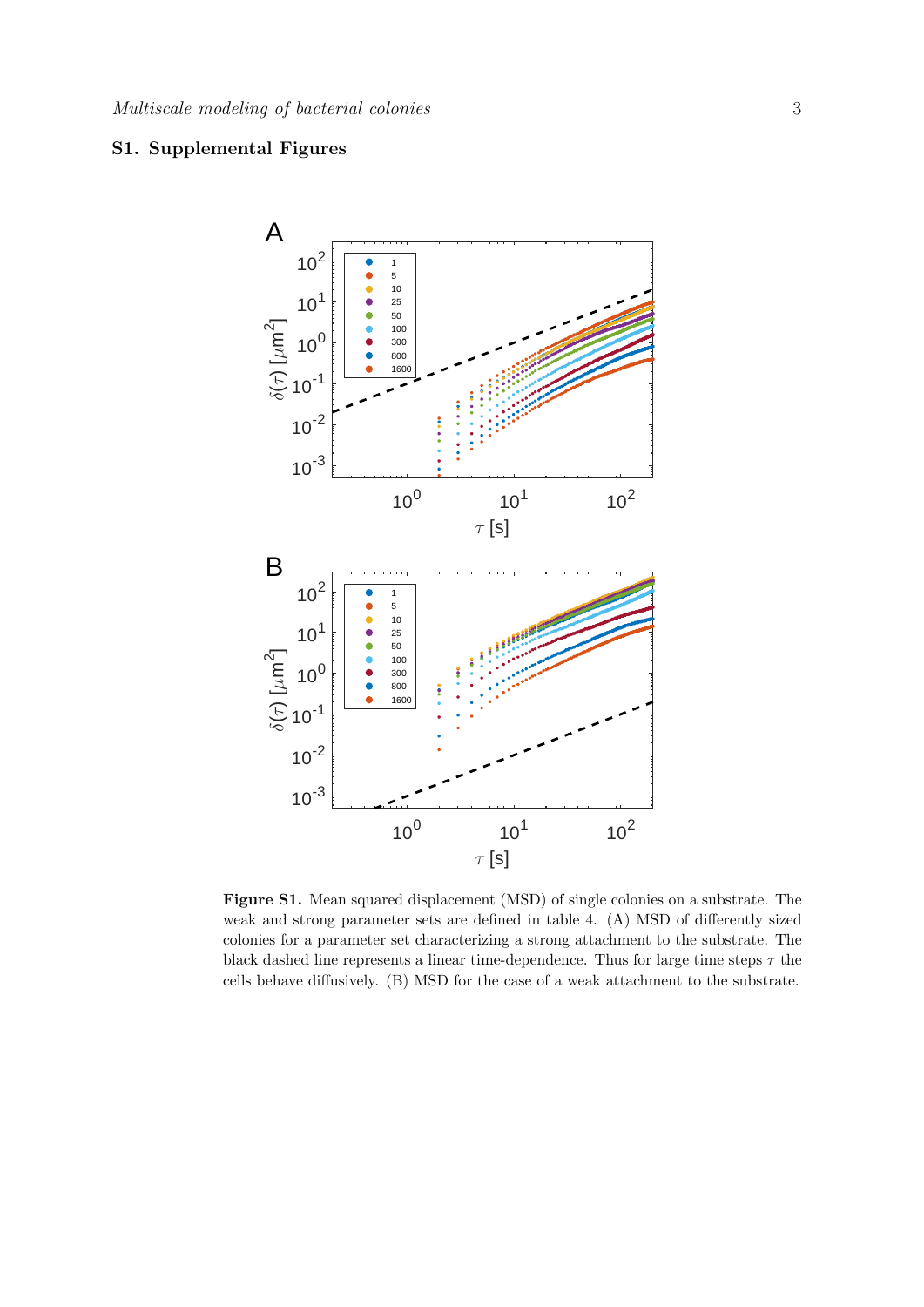

Figure S2. MSD of individual cells within colonies consisting of 1700 cells for different mean distances from the center of the colony. The weak and strong parameter sets are defined in table 3. (A) MSD for strong pili-pili-interactions. The black dashed line represents a diffusive scaling,  $\delta(\tau) \propto \tau$ . (B) Mean squared displacement for weak pili-pili-interactions. Again, black line represents a diffusive scaling,  $\delta(\tau) \propto \tau$ .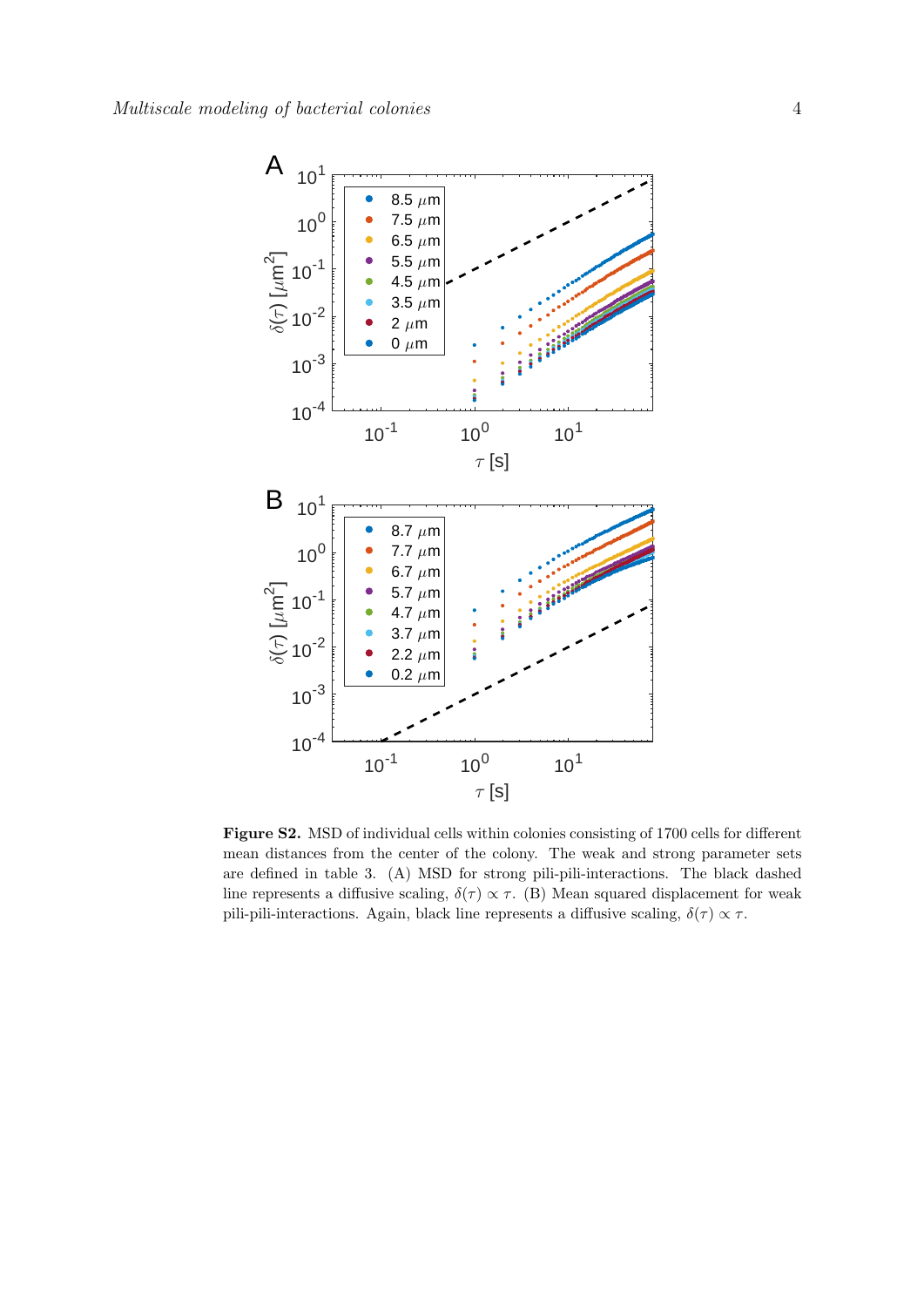

Figure S3. Properties of individual cells within microcolonies. The vertical lines in (A-C) highlight the radius of the microcolonies as computed from the distribution of the cell number density. (A) Nematic order parameter  $S$  (see equation (12)) of cells within a colony. Here we use the orientation of a cell which is defined its long axis and compute the nematic order relative to the radial vector pointing towards the cell position. The case  $S = 0$  indicates a random distribution of orientations, while  $S < 0$  corresponds to a tangential orientation of the cell relative to the colony surface. This effect is more pronounced for the strong parameter set, characterized by a larger detachment force  $F_{\rm d,pil}$ . (B,C) Mean of the normal and tangential net forces acting on a cell relative to the surface of the colony. The attractive pili-pili interactions and the repulsive excluded volume interactions balance each other such that the mean net force acting on a cell vanishes. The weak (blue) and strong (red) parameter sets are defined in table 3.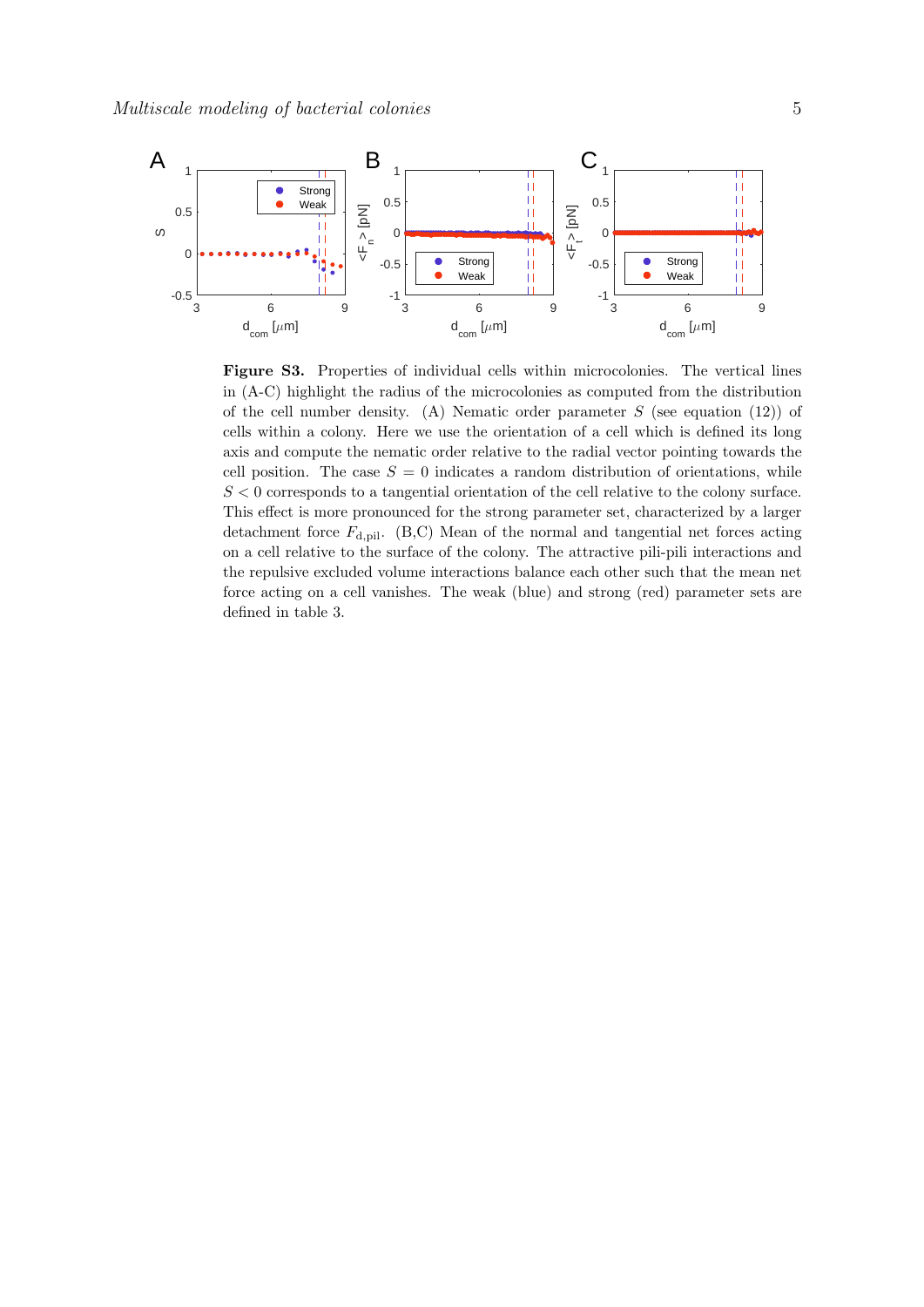

Figure S4. Dependence of the colony radius on the cell number (blue dots) for a colony without substrate interactions. Here the colony radius corresponds to the radius of a circle having the same area as the envelope of the two-dimensional projection of a colony. The green curve is  $R = 0.7 \cdot N^{1/3}$   $\mu$ m. Thus the volume is proportional to the cell number.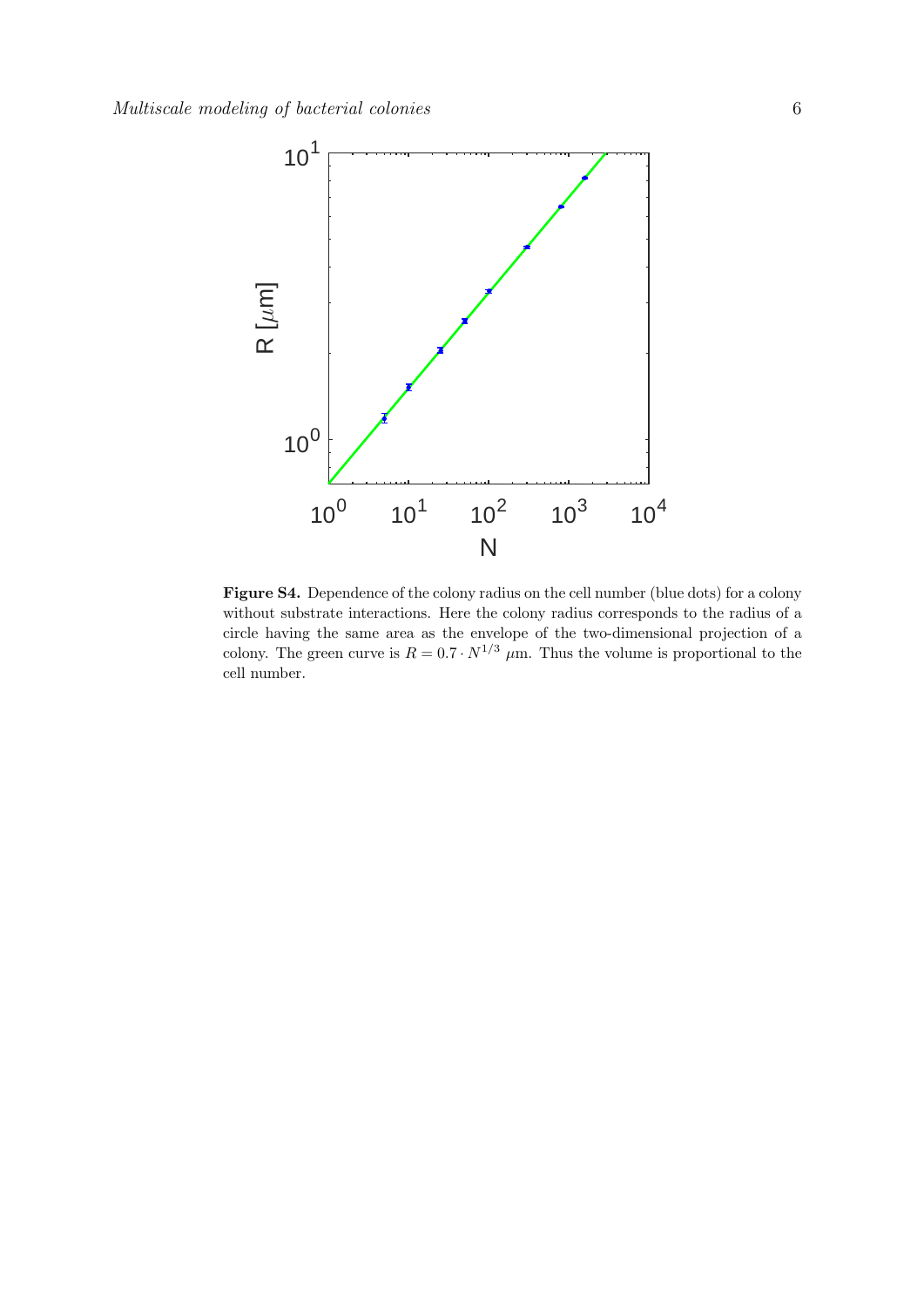

**Figure S5.** Internal properties of individual colonies for  $F_{\text{stall}} = 180 \text{ pN}, F_{\text{d,pil}} =$ 50 pN and  $\tau_{d,pil} = 50$  s. Vertical dashed lines represent the corresponding radii of the colonies  $R_{\text{col}}$  by fitting the density profile of cells within the microcolony according to equation (10). For such a small detachment force the cells are highly motile. (A) Mean-Squared displacements of cells as a function of their distance  $d_{\text{com}}$  from the center of the colony. We see that cells do not stay longer than 30-60 seconds in their shell, thus it is not possible to estimate a long time limit diffusion coefficient. (B) Mean of the number of all pili (empty circles), and of the pili which generate a pulling force on cells (filled circles) as a function of  $d_{com}$ . (C) Mean life time of the pili of cells within a microcolony. Pili have a life time which corresponds to the life time of a free pilus  $t_{\text{life}}^{\text{(free)}} = l_{\text{ch}}/v_{\text{ret}} + l_{\text{ch}}/v_{\text{pro}} = 1.5 \text{ s.}$  (D) Standard deviation of the number of all pili, and of the pili which generate a pulling force on cells as a function of  $d_{\text{com}}$ . (E) Cell number density  $\rho$  of cells as a function of the distance  $d_{\text{com}}$  from the center of the colony. The lines represent fits with a tanh-function, which is also a solution of the interfacial profiles in phase separated binary mixtures [\[1\]](#page-19-1). (F) Pair-correlation function of the centers of cells within a colony. The first peak consists of two individual peaks resulting from the diplococcus shape of the cells. (G) Standard deviation of the normal net forces acting on a cell relative to the surface of the colony. (H) Standard deviation of the tangential net forces acting on a cell relative to the surface of the colony. (I) Nematic order parameter  $S$  (see equation (12)) of cells within a colony.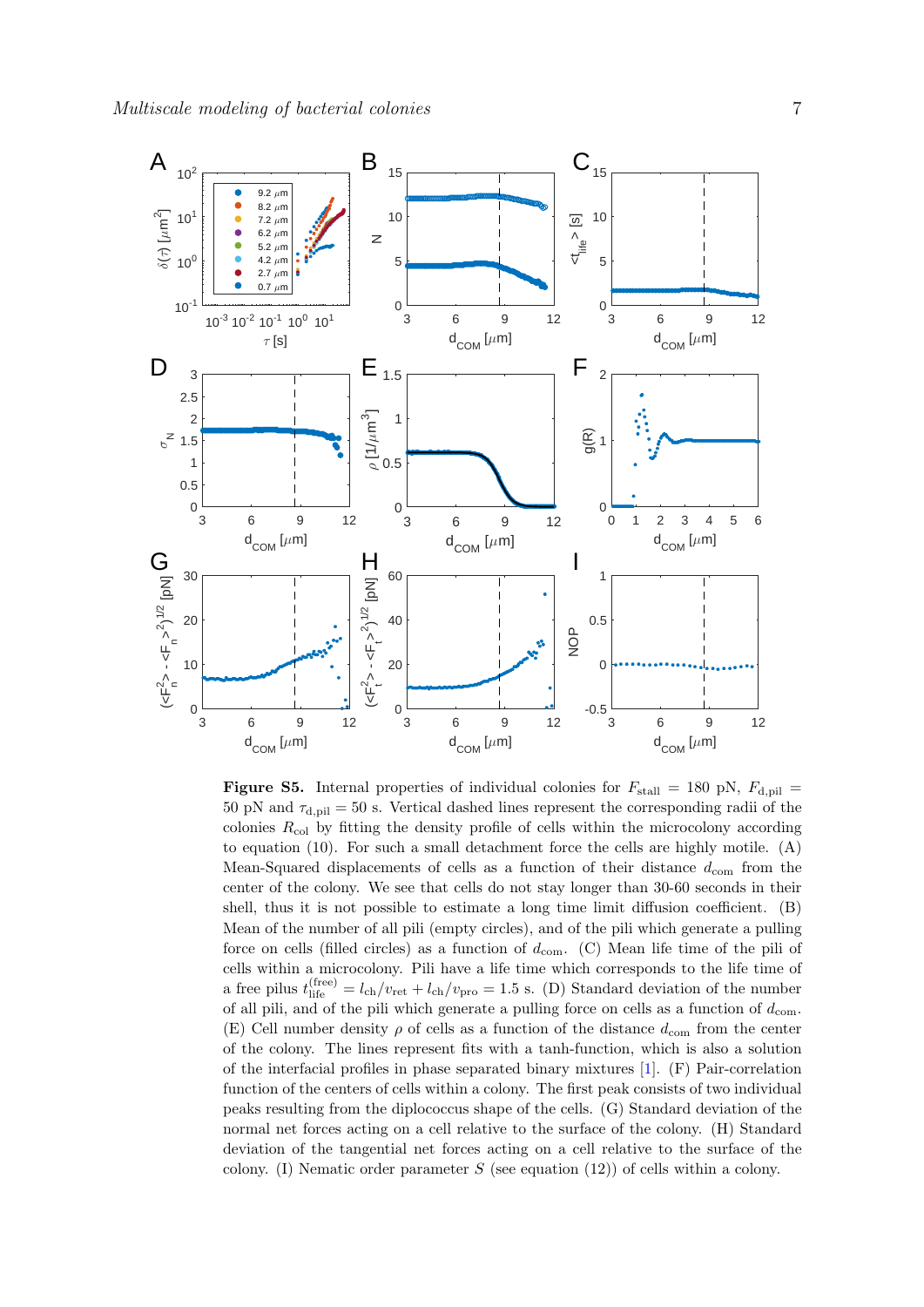

Figure S6. Coalescence of two microcolonies for  $F_{\text{stall}} = 180 \text{ pN}, F_{\text{d,pil}} = 50 \text{ pN}$  and  $\tau_{\rm d,pil} = 50$  s. The two colonies merge fully within seconds. (A) Merging dynamics of two microcolonies consisting of 750 cells. (B) Height h of the bridge forming between the two colonies. (D) Axis ratio  $\gamma = a/b$  of the short a and the long axis b for an ellipse fitted to the envelope of the two-dimensional projection of the colony as a function of time.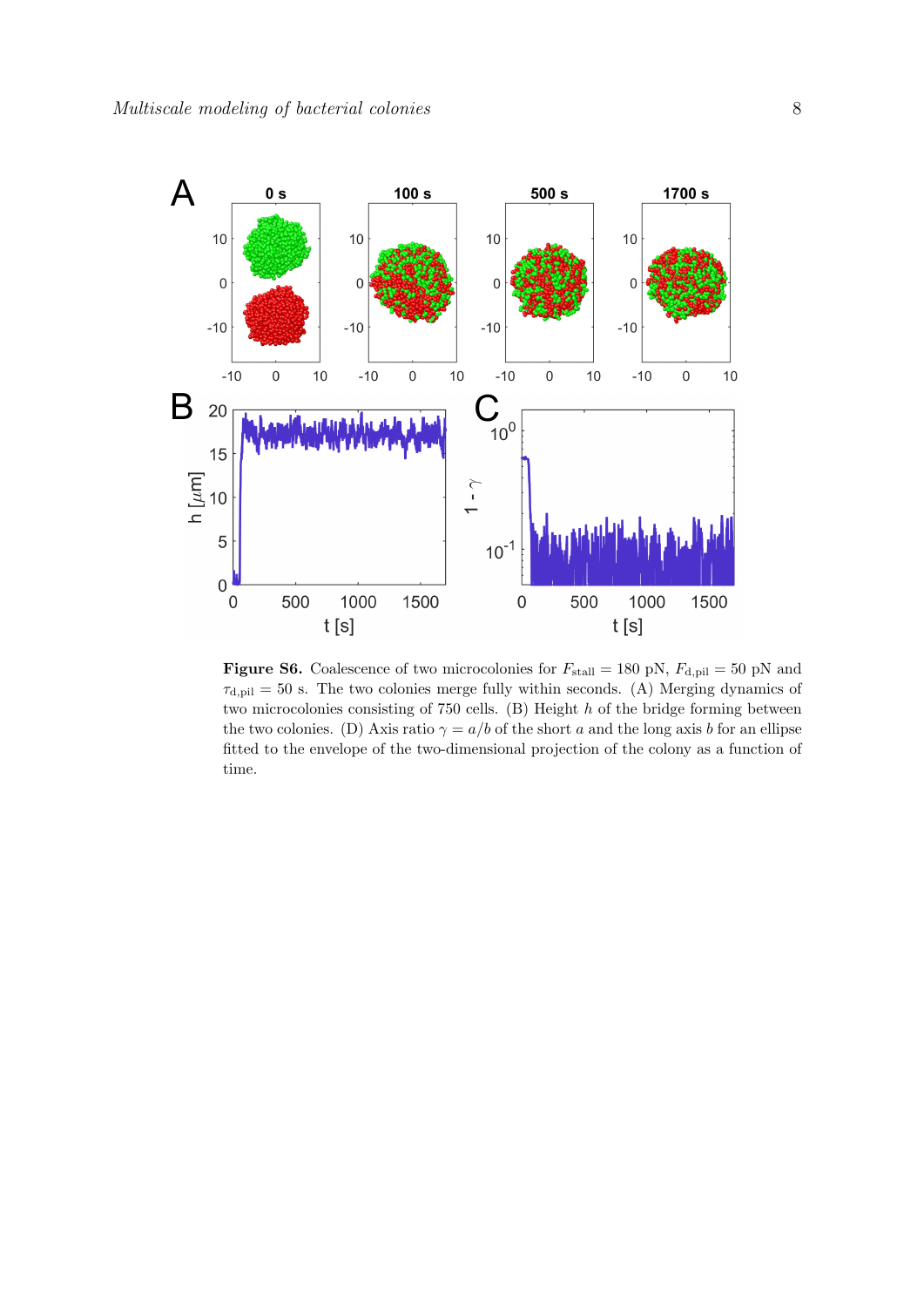

Figure S7. Internal properties of individual colonies for strong pili-pili-interactions (see table 3) and different values of  $k_{\text{cc}} = 5000, 10000, 15000, 20000, 25000 \text{ pN}/\mu \text{m}$ . We see that the results are almost independent of the excluded volume constant for values larger than 10000 pN/ $\mu$ m. For softer cells the intersections of the cells are too strong and affect the result. (A) Diffusion coefficient as a function of the distance  $d_{\text{com}}$ from the center of the colony for an individual cell. (B) Mean of the number of all pili, and of the pili which generate a pulling force on cells as a function of  $d_{com}$ . (C) Mean life time of the pili of cells within a microcolony. (D) Standard deviation of the number of all pili, and of the pili which generate a pulling force on cells as a function of  $d_{\text{com}}$ . (E) Cell number density  $\rho$  of cells as a function of the distance  $d_{\text{com}}$  from the center of the colony. (F) Pair-correlation function of the centers of cells within a colony. (G) Standard deviation of the normal net forces acting on a cell relative to the surface of the colony. (H) Standard deviation of the tangential net forces acting on a cell relative to the surface of the colony. (I) Nematic order parameter  $S$  (see equation (12)) of cells within a colony. Here we use the orientation of a cell which is defined its long axis and compute the nematic order relative to the radial vector pointing towards the cell position. The case  $S = 0$  indicates a random distribution of orientations, while  $S < 0$ corresponds to a tangential orientation of the cell relative to the colony surface.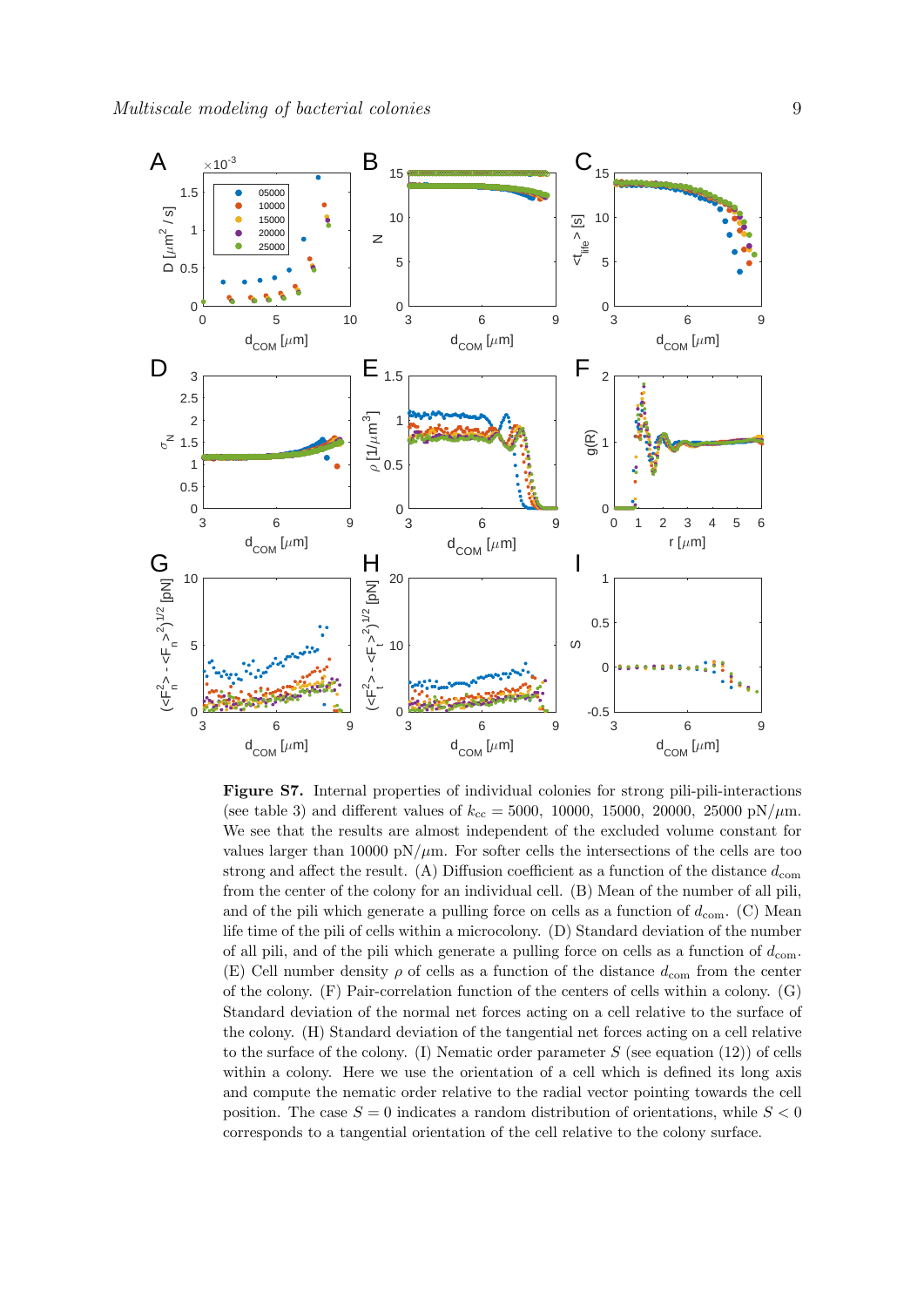#### <span id="page-9-0"></span>S2. Additional details of the computational model

#### Geometry of an individual cell and free pili dynamics

A pilus k is characterized by two points: its start  $\mathbf{x}_{k}^{(s)}$  $\mathbf{x}_{k}^{(\mathrm{s})}$  and end point  $\mathbf{x}_{k}^{(\mathrm{e})}$  $k^{(e)}$ . The contour length of a pilus is defined to be  $l_k^{(\text{con})} = \begin{bmatrix} 1 & 0 & 0 \\ 0 & 0 & 0 \\ 0 & 0 & 0 \end{bmatrix}$  $\mathbf{x}_k^{(\text{e})}-\mathbf{x}_k^{(\text{s})}$  $\binom{s}{k}$ . New pili are produced with a rate  $\lambda_{\rm p}$  until a cell has a maximal number of pili,  $N_{\rm p}$ . In our simulations we do not check for the production of new pili for every time step, but only every  $\Delta t_d = 0.02$  s. This simplification allows to reduce the numerical cost of our simulations and is valid as long as the time corresponding to the attachment rates is much larger. The start point of the pilus k is randomly distributed on the surface of one of the two cocci  $(\mathbf{r}_i^{(a)})$  $i^{(a)}$  and  $r_i^{(b)}$  $\binom{(\mathsf{D})}{i}$ of the cell  $i$ , with the constraints that the start point cannot be inside of any cocci, ensured by the condition  $\mathbf{r}_{i}^{\text{(a)}}-\mathbf{x}_{k}^{\text{(s)}}$  $\begin{array}{c} \binom{\text{(s)}}{k} \geq R \text{ and } \\ 0 \leq R \leq R. \end{array}$  $\mathbf{r}_{i}^{(\mathrm{b})}-\mathbf{x}_{k}^{(\mathrm{s})}$  $\begin{vmatrix} \n\infty \\ \n\infty \n\end{vmatrix} \geq R$  with the cocci radius R. A new pilus k protrudes from the surface of coccus of cell i with a velocity  $v_{\text{pro}}$ . For the position of the pilus end point it follows

$$
\mathbf{x}_{k}^{(e)} = \mathbf{x}_{k}^{(s)} + l_{k}^{(fr)} \frac{\mathbf{x}_{k}^{(s)} - \mathbf{r}_{i}^{(j)}}{\left| \mathbf{x}_{k}^{(s)} - \mathbf{r}_{i}^{(j)} \right|},
$$
\n(S1)

where  $l_k^{(\text{fr})}$  $\binom{m}{k}$  is the free length of a pilus and  $j = a, b$ , giving the position of the coccus from which the pilus emerges. The free length is defined as the length of the pilus if there is no force acting on the polymer. The change of the free length of a protruding pilus  $k$  is given by

$$
l_k^{(\text{fr})}(t + \Delta t) - l_k^{(\text{fr})}(t) = v_{\text{pro}} \Delta t.
$$
\n(S2)

The pili switch to the retraction state with a probability that corresponds to a rate  $\lambda_{\rm ret}$ . Each pilus retracts with the velocity  $v_{\text{ret}}$ , which is related to the free pili length by

$$
l_k^{(\text{fr})}(t + \Delta t) - l_k^{(\text{fr})}(t) = -v_{\text{ret}}\Delta t.
$$
\n(S3)

If the end point of a perpendicularly protruding or retracting pilus is inside of the substrate (see figure 1, main text), the end point will slide along the substrate. While the contour length of the pilus keeps its value, the pilus elongates towards the same direction in the  $x - y$ -plane as before, but with its z-component positioned exactly at the surface. If the length  $l_k^{(\text{fr})}$  $\binom{(\text{tr})}{k}$  of a free pilus (in this case the free length has the same value as the contour length) is smaller than 0 the pilus is removed. Furthermore a pilus is not able to switch back to the protrusion state after retraction started.

#### Attachment to a substrate or other pili

The binding to the substrate is controlled by a stochastic process characterized by the rate  $\lambda_{sub}$ . A pilus will always bind with its end point to a point  $\mathbf{x}_{k}^{(e)} = \mathbf{x}_{k}^{(ps)}$  $\mathbf{R}_k^{(\text{ps})}$  at the surface. The binding of two non-attached pili is described in a similar manner, however, in this case it is necessary to describe the binding of two pili in three-dimensional space. We account for a larger binding probability due to thermal fluctuations of a pilus by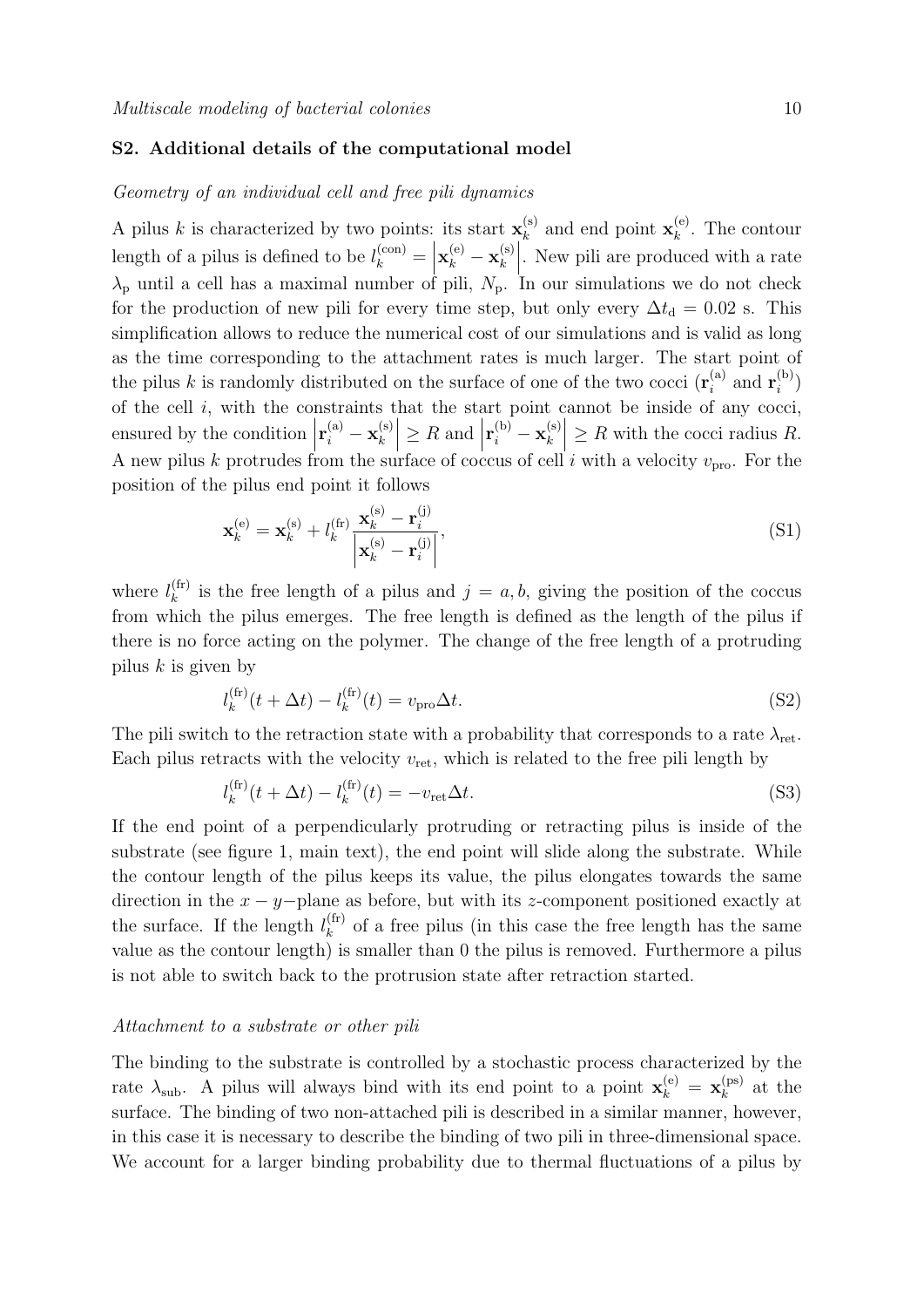using the beam-equation for a semi-flexible rod [\[2\]](#page-19-2). Solving the beam equation for pilus k gives a mean diameter  $d_{\text{beam}}$  of a cone as a function of the distance l from the start point  $\mathbf{x}_k^{(\mathrm{s})}$  $k^{(s)}$  of the form

<span id="page-10-0"></span>
$$
d_{\text{beam}}\left(l\right) = \sqrt{\frac{l^3}{3l_{\text{p}}}},\tag{S4}
$$

with  $l_p$  denoting the persistence length. In our model two pili bind stochastically with the rate  $\lambda_{\text{pil}}$  if one free pilus, described as the cone (see equation [\(S4\)](#page-10-0)), and a neighboring free pilus, described as a finite line, intersect. An intersection point  $\mathbf{x}_k^{(pp)}$  $\frac{\text{(pp)}}{k}$  is picked randomly on this intersection interval. The intersection point is used to compute the lengths of the pili. The distance between the start point of a pilus  $\mathbf{x}_{k}^{(s)}$  and the k intersection point  $\mathbf{x}_{k}^{(pp)}$  $\binom{\text{(pp)}}{k}$  is given by  $l_k^{\text{(int)}}$  $\binom{int}{k}$ . If this length is smaller than the free length of the pilus  $l_k^{(\text{int})} \leq l_k^{(\text{fr})}$  $\kappa_k^{\text{(tr)}}$ , binding will take place. Otherwise the binding will not take place because the pilus would need to be longer than its actual length. In case of binding the length of the tail  $l_k^{\text{(tail)}} = l_k^{\text{(fr)}} - l_k^{\text{(int)}}$  $\binom{m}{k}$  needs to be saved and will be added to the pilus after detachment. The new contour and free length  $l_k^{(\text{con})}$  $\binom{(\text{con})}{k}$  and  $l_k^{(\text{fr})}$  $k^{(\text{tr})}_{k}$  of the pilus are defined to be  $l_k^{\text{(int)}}$  $\binom{m}{k}$ , the distance from the start point to the attachment point. The binding of pili, similarly to the creation of new pili, is not checked for every time step, but only after  $\Delta t_{\rm d} = 0.02$  s.

## Pilus forces

The pilus is modeled as a Hookean spring with a spring constant  $k_{\text{pull}}$  [\[3\]](#page-19-3), which allows to compute the pulling force acting on the cell. The force of a pilus  $k$  attached to the substrate is given by

$$
\mathbf{F}_{\mathbf{k}}^{(\mathbf{ps})} = \max \left[ 0, \ k_{\text{pull}} \cdot \left( l_{k}^{(\text{con})} - l_{k}^{(\text{fr})} \right) \cdot \frac{\mathbf{x}_{k}^{(\text{se})}}{\left| \mathbf{x}_{k}^{(\text{se})} \right|} \right] \tag{S5}
$$

where  $\mathbf{x}_k^{(\text{se})} = \mathbf{x}_k^{(\text{e})} - \mathbf{x}_k^{(\text{s})}$ <sup>(s)</sup>. Similarly the pulling force of a pilus k attached to another pilus  $j$  is given by

$$
\mathbf{F}_{\mathbf{k}}^{(\text{pp})} = \max \left[ 0, \ k_{\text{pull}} \cdot \left( l_{k}^{(\text{con})} - l_{k}^{(\text{fr})} - l_{j}^{(\text{fr})} \right) \cdot \frac{\mathbf{x}_{k}^{(\text{se})}}{\left| \mathbf{x}_{k}^{(\text{se})} \right|} \right]. \tag{S6}
$$

During our simulations we set the end point of an attached pilus to the start point of the associated pilus in order to easily compute the direction vector  $\mathbf{x}_{k}^{(\text{se})}$  $\mathbf{R}_k^{(\text{se})}$ , thus the contour length of the single pilus  $l_k^{(\text{con})}$  $\binom{(\text{con})}{k}$  is now the contour length of the bundle.

Since the direction of pili forces between two bound pili only depend on  $\mathbf{x}_{k}^{(\text{se})}$  $\mathbf{r}_k^{(\mathrm{se})}$ , it is sufficient to compute the distance of the start points of the two coupled pili and compare it to the sum of their free lengths. While the contour length solely depends on the motion of the cells and the position of the pili start points, the free length of pilus  $k$  is changed due to its retraction. The retraction velocity depends on the pulling force:

$$
v_k^{\text{(ret)}}(F) = \max\left[0, \ v_{\text{ret}} \cdot \left(1 - \frac{F}{F_{\text{stall}}}\right)\right].\tag{S7}
$$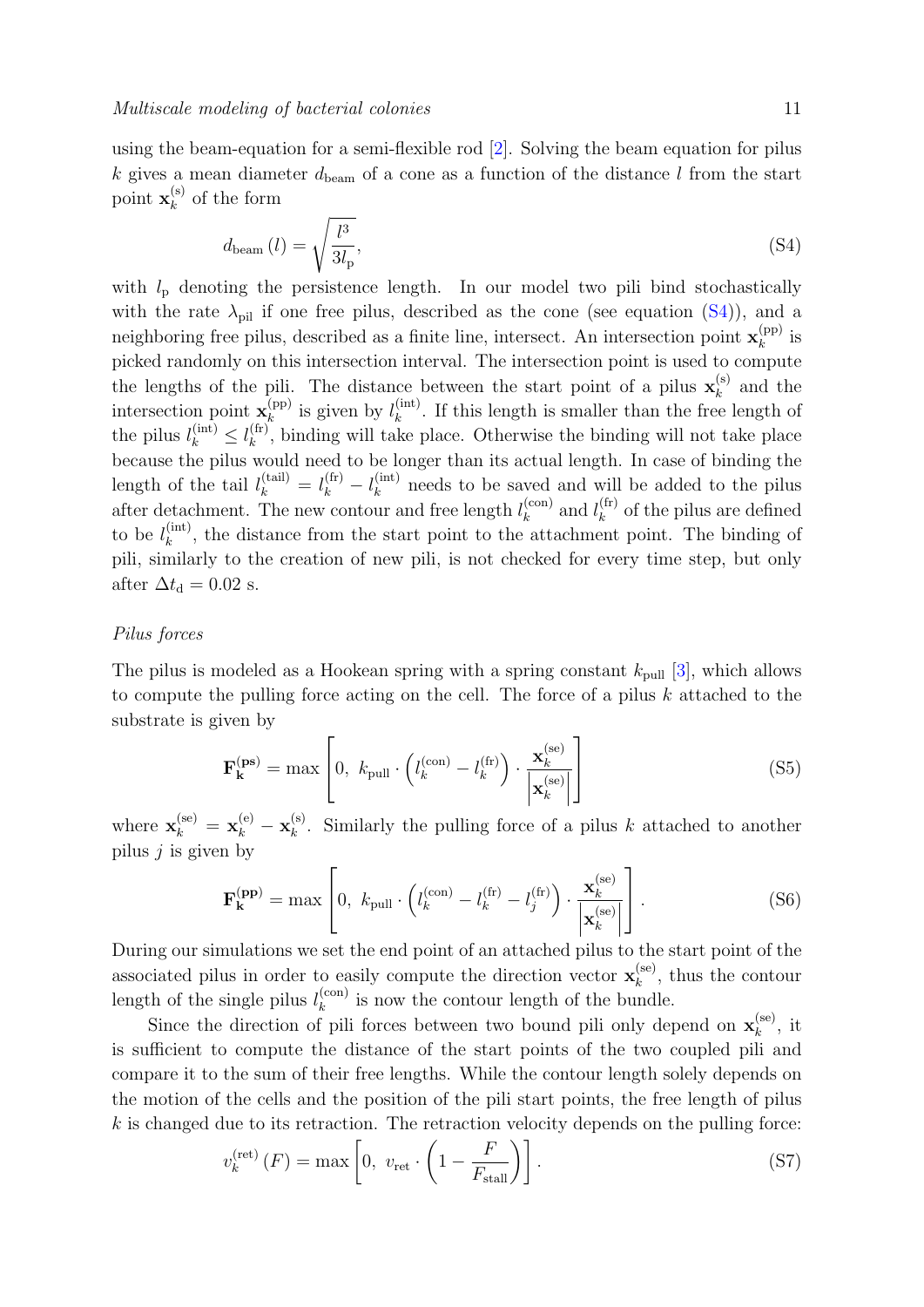Here  $F$  is either the absolute value of a the pili-pili forces  $F = \begin{bmatrix} 1 & 0 \\ 0 & 1 \end{bmatrix}$  $\mathbf{F}_{\mathbf{k}}^{(\mathbf{pp})}$  $\binom{(\textbf{pp})}{\textbf{k}}$ , or the absolute value of a force resulting from an attachment to the substrate  $F = \begin{bmatrix} 1 & 0 & 0 \\ 0 & 0 & 0 \\ 0 & 0 & 0 \end{bmatrix}$  $\mathbf{F}_{\mathbf{k}}^{(\mathbf{ps})}$  $\binom{(\mathbf{ps})}{\mathbf{k}}$ .  $F_{\text{stall}}$  is the stalling force and determines the characteristic pulling force of a pilus, because the retraction of pili is stalled for larger forces  $F > F_{\text{stall}}$  [\[4\]](#page-19-4). The characteristic pulling force enables us to neglect the length-dependence of the spring constant of the pili. By using a very large spring constant  $k_{\text{pull}}$  (relative to the  $F_{\text{stall}}$ ), this force governs the dynamics of the system and not the spring constant itself. While pili that fulfill the condition  $l_k^{(\text{con})} > F_{\text{stall}}/k_{\text{pull}}$  are able to generate forces in the order of the characteristic force  $F_{\text{stall}}$ , the pulling force of shorter pili is no longer able to exceed. While a high spring constant guarantees that the resulting pili need to be extremely short, we set the pulling force of a short pilus equal to the stalling force. This is motivated by the fact that the time to reach the stalling force for a pilus is proportional to its length. The force-dependent binding of pili, similarly to the creation of new pili or their binding, is not checked for every time step, but only after  $\Delta t_d = 0.02$  s.

## Cell forces and motility

An intersection of two cocci of two different cells causes a repulsive force. For the sake of simplicity we call the first coccus i (position vector  $\mathbf{r}_i^{(a)}$  $i^{(a)}$  and the second coccus j (position vector  $\mathbf{r}_i^{(b)}$  $j^{(D)}$ ). The force is

$$
\mathbf{F}_{ij}^{(cc)} = -k_{cc} \left(2R - |\mathbf{r}_{ij}|\right) \frac{\mathbf{r}_{ij}}{|\mathbf{r}_{ij}|},\tag{S8}
$$

with  $\mathbf{r}_{ij} = \mathbf{r}^{\text{(a)}}_i - \mathbf{r}^{\text{(b)}}_j$  $j_j^{(b)}$  and the excluded volume spring constant  $k_{\rm cc}$ . A similar equation describes the contribution of the substrate which is located at  $z = 0$ . If a coccus i (with position vector  $\mathbf{r}_i^{(j)}$  $i^{(j)}$ ,  $j = a, b$ ) intersects with the substrate and overlaps by a distance  $\Delta d_{ov}$ , a repulsive force is acting on the coccus:

$$
\mathbf{F}_i^{(\text{cs})} = k_{\text{cs}} \Delta d_{\text{ov}} \mathbf{e}_z.
$$
 (S9)

Here,  $k_{cs}$  denotes the excluded volume spring constant and  $\mathbf{e}_z$  is the unit vector pointing perpendicular to the substrate. The force does not act on the surface point, but at the point  $\mathbf{r}_i^{(cs)} = \mathbf{r}_i^{(j)} - z_k \cdot \mathbf{e_z}$  with the z-component  $z_k = \mathbf{r}_i^{(j)}$  $e_{\mathbf{z}}^{(1)} \cdot \mathbf{e}_{\mathbf{z}}$  of the coccus. This is realized by a very high spring constant of the surface and a small overlap. In this case, the torque will only be weakly affected.

#### Simulation details and parameters

Our simulations were performed on the local computing cluster consisting of x86-64 GNU/Linux systems of the MPI-PKS. All machines possess Intel Xeon processors with a clock rate of 2.2 to 3.0 GHz and have between 2 to 4 CPUs. The code was written in C++ and parallelized on CPU by using the library OpenMP. We used the GCC-compiler (version 4.8.1) and were running the simulations on 8 cores in parallel.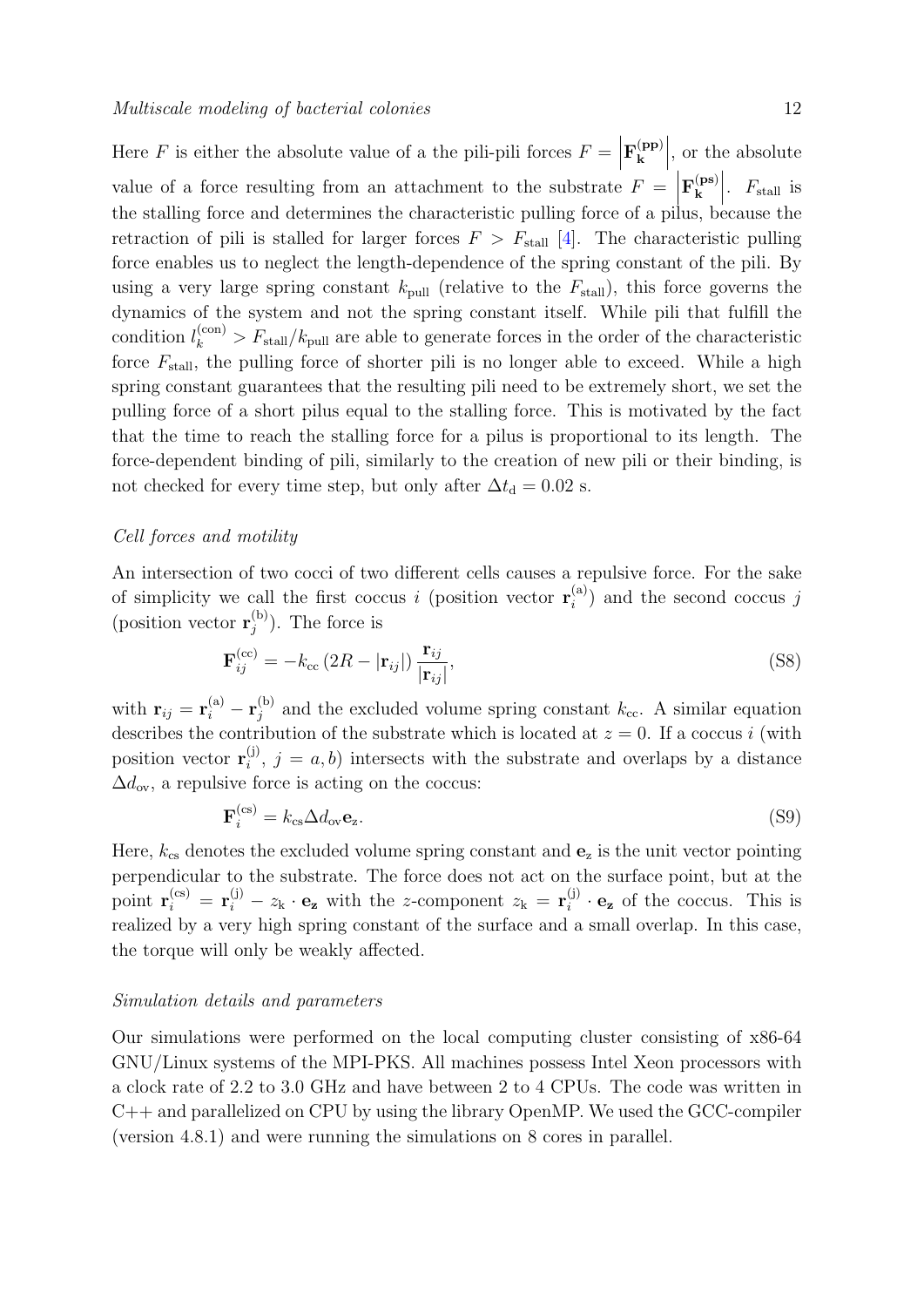## <span id="page-12-0"></span>S3. Fitting Results

#### <span id="page-12-1"></span>S3.1. Velocity autocorrelation of single cells on a surface

We fitted a double-exponential function of the form

$$
C(\tau) = \langle \mathbf{v}(t+\tau) \cdot \mathbf{v}(t) \rangle_t = v_1^2 \cdot \exp\left(-\frac{\tau}{\tau_1}\right) + v_2^2 \cdot \exp\left(-\frac{\tau}{\tau_2}\right) \tag{S10}
$$

to the velocity autocorrelation data. The results of the fitting for strong and weak pili-substrate interactions are given in table [S1.](#page-12-4)

## <span id="page-12-2"></span>S3.2. Profile of diffusion coefficient of cells inside of colony

We fitted an exponential function of the form

$$
D(d_{\text{com}}) = D_0 + D_r \exp\left(\frac{d_{\text{com}}}{d_{\text{grad}}}\right)
$$
 (S11)

to the diffusion coefficient D of cells as a function of their distance from the center of mass  $d_{\text{com}}$  of the colony. The results of the fitting for strong and weak pili-substrate interactions are given in table [S2.](#page-12-5)

## <span id="page-12-3"></span>S3.3. Profile of cell densities of a spherical colony

We fitted a function of the form

$$
\rho(d_{\text{com}}) = \frac{\rho_0}{2} \cdot \left[ 1 - \tanh\left(\frac{d_{\text{com}} - R_{\text{col}}}{\omega}\right) \right]
$$
\n(S12)

to the density of cells  $\rho$  as a function of their distance from the center of mass  $d_{\text{com}}$  of the colony. The results of the fitting for strong and weak pili-pili interactions are given in table [S3.](#page-13-0)

<span id="page-12-4"></span>Table S1. Parameters for the double exponential fit of velocity autocorrelation

| Set  | $v_1$ [ $\mu$ m/s] | $v_2[\mu \text{m/s}]$ | $\tau_1[\mathrm{s}]$                                                   | $\tau_2[s]$ |
|------|--------------------|-----------------------|------------------------------------------------------------------------|-------------|
|      |                    |                       | Strong $0.26 \pm 0.01$ $0.06 \pm 0.01$ $0.08 \pm 0.01$ $5.05 \pm 0.40$ |             |
| Weak |                    |                       | $1.17 \pm 0.03$ $0.13 \pm 0.03$ $0.15 \pm 0.04$ $1.56 \pm 0.08$        |             |

<span id="page-12-5"></span>Table S2. Parameters for the fit of the diffusion coefficient of a cell within a colony as a function of the distance from the center of the colony

| Set | $D_0[\mu m^2/s]$ | $D_{\rm r}[\mu{\rm m}^2/{\rm s}]$                                                                                                                                                                                      | $d_{\rm grad}$ |
|-----|------------------|------------------------------------------------------------------------------------------------------------------------------------------------------------------------------------------------------------------------|----------------|
|     |                  | Strong $6.6 \cdot 10^{-5} \pm 0.9 \cdot 10^{-5}$ $1.9 \cdot 10^{-7} \pm 2.0 \cdot 10^{-7}$ $0.98 \pm 0.17$<br>Weak $2.0 \cdot 10^{-3} \pm 0.3 \cdot 10^{-3}$ $5.7 \cdot 10^{-6} \pm 3.2 \cdot 10^{-6}$ $1.06 \pm 0.31$ |                |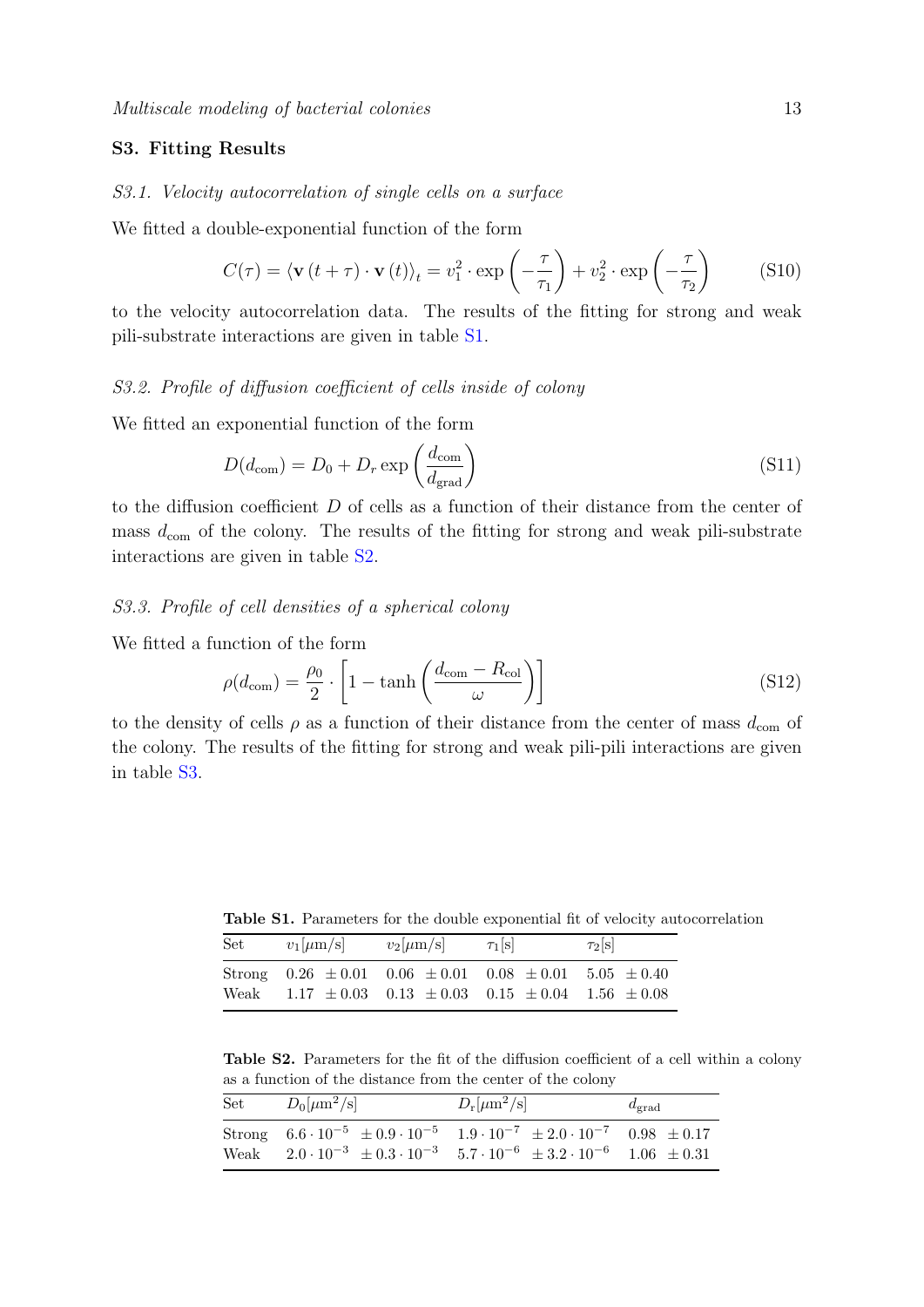| Set  | $\rho_0[1/\mu m^3]$ | $R_{\rm col}[\mu m]$ | $\omega[\mu m]$                                                                                           |
|------|---------------------|----------------------|-----------------------------------------------------------------------------------------------------------|
| Weak |                     |                      | Strong $0.20 \pm 0.01$ $7.97 \pm 0.02$ $0.18 \pm 0.03$<br>$0.17 \pm 0.02$ $8.19 \pm 0.02$ $0.40 \pm 0.02$ |

<span id="page-13-0"></span>Table S3. Parameters for the tanh fit of the cell density inside of a colony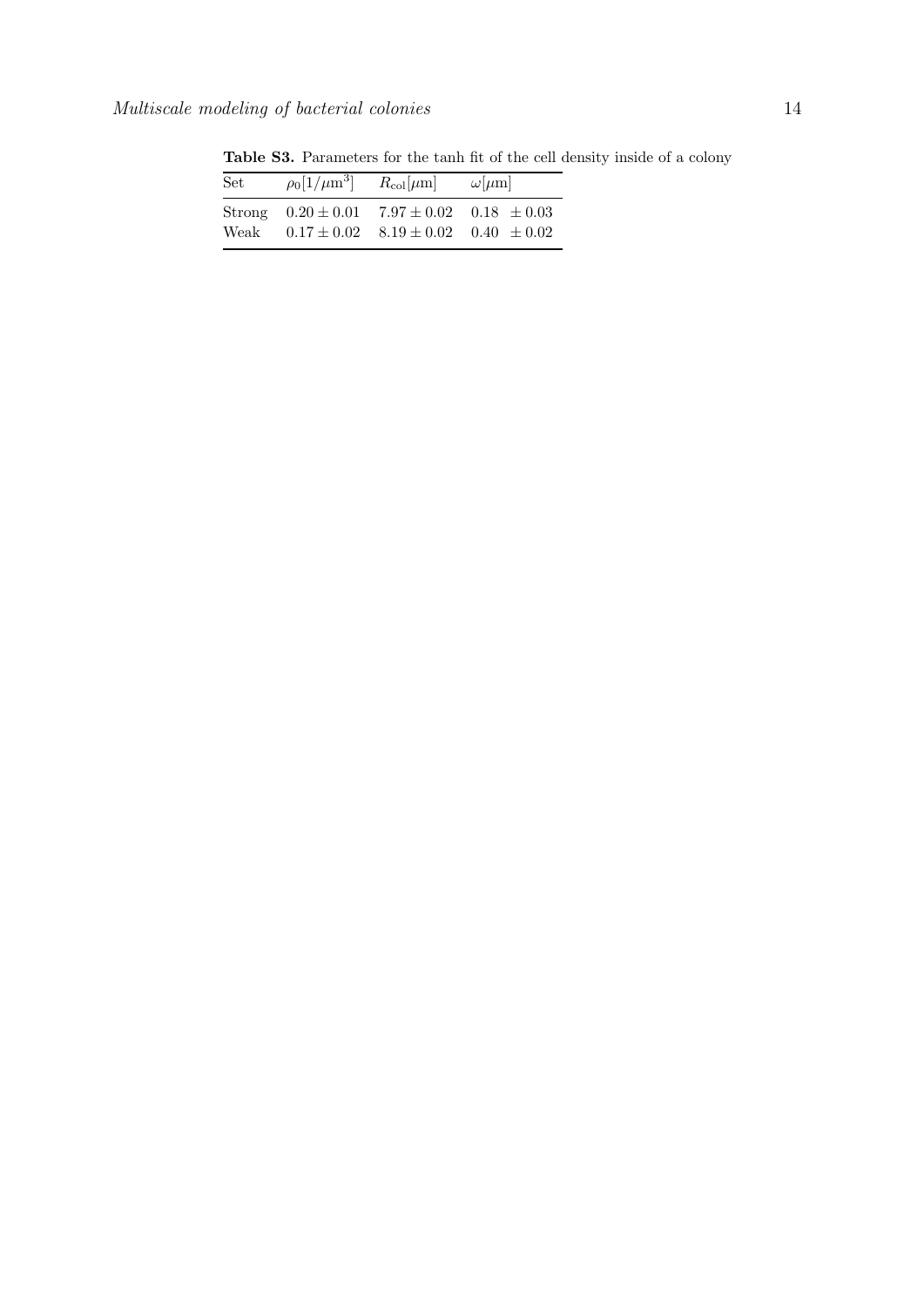## <span id="page-14-0"></span>S4. Simulation Details

If not mentioned otherwise we used the parameter set, given in table [S4.](#page-14-3)

#### <span id="page-14-1"></span>S4.1. Single Cells

We place an individual cell on top of substrate with a distance similar to the cell radius and random cell orientation. For the first 2 seconds of the simulations the cells only interacted via the repulsive excluded volume interactions to remove overlaps of the randomly distributed cells. After this time we turned on the production and dynamics of pili. To reduce the impact of the initial condition on our results we simulated a time span of 30 minutes and analyzed the last 20 minutes. For every parameter set we analyzed the trajectories of 250 cells and sampled over the parameter set given in table [S5.](#page-14-4)

#### <span id="page-14-2"></span>S4.2. Single Colony on Substrate

We initialized a colony by randomly distributing  $N$  cells (with random orientations) in a sphere with radius  $0.85 \cdot N^{1/3}$   $\mu$ m at a position far enough from the substrate so that every cell will have a distance of at least 2.5  $\mu$ m from the substrate, which is larger

<span id="page-14-3"></span>

| Parameter                                          | Value                        | Reference                    |
|----------------------------------------------------|------------------------------|------------------------------|
| Time step $\Delta t$                               | $5 \cdot 10^{-6}$ s          |                              |
| Time step of pilus state change $\Delta t_{\rm d}$ | $2 \cdot 10^{-2}$ s          |                              |
| Cocci Radius $R$                                   | $0.5 \ \mu m$                | $\vert 5 \vert$              |
| Cocci Distance $d$                                 | $0.6 \mu m$                  | $\vert 5 \vert$              |
| Cell-Cell excl. vol. const. $k_{\rm cc}$           | $2\cdot10^4$ pN/ $\mu$ m     |                              |
| Cell-Sub excl. vol. const. $k_{cs}$                | $4\cdot10^4$ pN/ $\mu$ m     |                              |
| Translational mobility $\mu_{\text{trans}}$        | $1 \mu m/(s \cdot pN)$       |                              |
| Rotational mobility $\mu_{\rm rot}$                | $2 (s \cdot pN)^{-1}$        |                              |
| Pili persistence length $l_{\rm p}$                | $5 \mu m$                    | $\vert 6 \vert$              |
| Pili production rate $\lambda_{\rm p}$             | $15$ Hz                      |                              |
| Maximal pili number $N_{\text{pili}}$              | 15                           | $\lceil 7 \rceil$            |
| Pili protrusion velocity $v_{\text{pro}}$          | $2 \ \mu m/s$                | [5, 8]                       |
| Pili retraction velocity $v_{\text{ret}}$          | $2 \ \mu m/s$                | [5, 8]                       |
| Pili retraction rate $\lambda_{\rm ret}$           | $1.33$ Hz                    | $\vert 5 \vert$              |
| Pili spring constant $k_{\text{pull}}$             | $2000~\text{pN}/\mu\text{m}$ | $\left\lvert 3 \right\rvert$ |

Table S4. Parameters for the simulations

<span id="page-14-4"></span>Table S5. Parameter Sampling for single cells on substrate

| Parameter                                           | Value                  |
|-----------------------------------------------------|------------------------|
| Pili substrate attachment rate $\lambda_{sub}$ [Hz] | 0.25, 0.5, 1, 2        |
| Pili substrate detachment force $F_{d,sub}$ [pN]    | 60, 120, 180, 300, 360 |
| Pili substrate detachment time $t_{d,sub}$ [s]      | 5, 10, 30, 60          |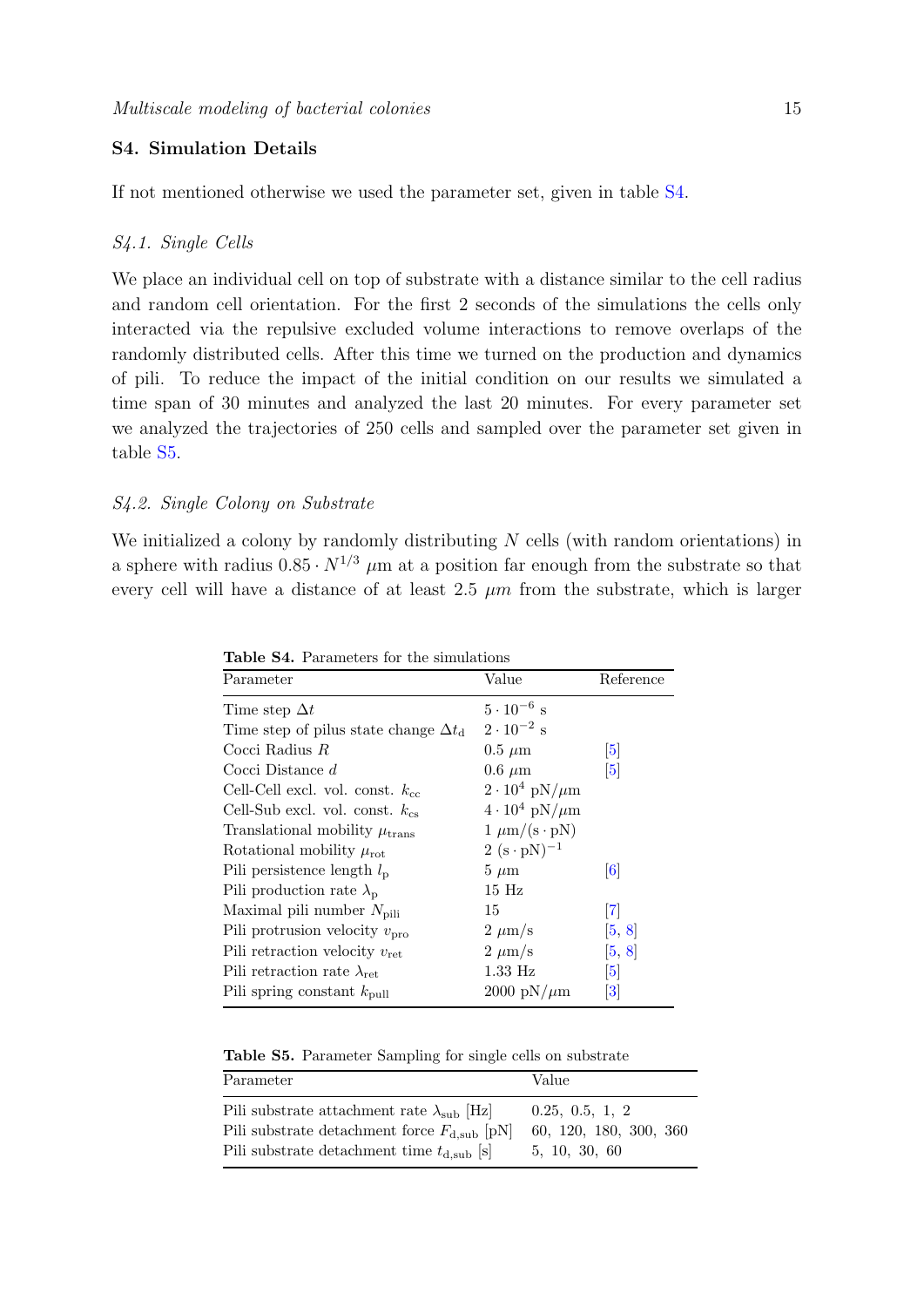| Parameter                                             | Value                            |
|-------------------------------------------------------|----------------------------------|
| Cell number $N$                                       | 1, 5, 10, 25, 50, 100, 300, 1600 |
| Pili pili attachment rate $\lambda_{\text{pil}}$ [Hz] | 0.5                              |
| Pili substrate attachment rate $\lambda_{sub}$ [Hz]   | 0.5                              |
| Pili substrate detachment force $F_{d,sub}$ [pN]      | 180, 300                         |
| Pili substrate detachment time $t_{d,sub}$ [s]        | 10, 30                           |
| Pili pili detachment force $t_{d,pil}$ [pN]           | 360                              |
| Pili pili detachment time $t_{d,pil}$ [s]             | 50                               |

<span id="page-15-2"></span>Table S6. Parameters for colonies on a substrate

<span id="page-15-3"></span>Table S7. Parameters for free colonies

| Value                     |
|---------------------------|
| 1700                      |
| 0.25, 0.5, 2              |
| 120, 180, 240, 300, 360   |
| 5, 20, 30, 40, 50, 60, 70 |
|                           |

than the characteristic pili length but not too large such that the pili would not be able to attach to the substrate. We allowed initial overlap of the cells and only activated excluded volume forces for the first 2 seconds of the simulation. Afterwards we activated the pili and simulated for 20 minutes, but only analyzed the last 10 minutes. For every parameter set (given in table [S6\)](#page-15-2) we analyzed the trajectories of 10 colonies.

## <span id="page-15-0"></span>S4.3. Free Single Colony

We initialized a colony by randomly distributing 1700 cells (with random orientations) in a sphere with radius of approximately  $10\mu$ m. For the first 2 seconds we only activated the excluded volume forces in order to remove overlaps of the cells. After this time we switched on the production and the dynamics as described in the main text (see section 2). We simulated in silico colonies for 30 minutes and analyzed the properties of the colonies for the last 20 minutes. For every parameter set (see table [S7\)](#page-15-3) we analyzed a single colony. For those sets that are presented in the paper we analyzed 10 different realizations.

## <span id="page-15-1"></span>S4.4. Colony Coalescence

We initialized two colonies by randomly distributing  $N$  cells (with random orientations) per colonies in two sphere with radius  $0.85 \cdot N^{1/3}$   $\mu$ m and distances slightly larger than the sum of the radii of the colonies. For the first 2 seconds we only activated the excluded volume forces in order to remove overlaps of the cells. For the following 100 s we only allowed pili interactions between the cells of the individual colonies in order to create stable colonies. After this time we activated the interactions of pili of both colonies so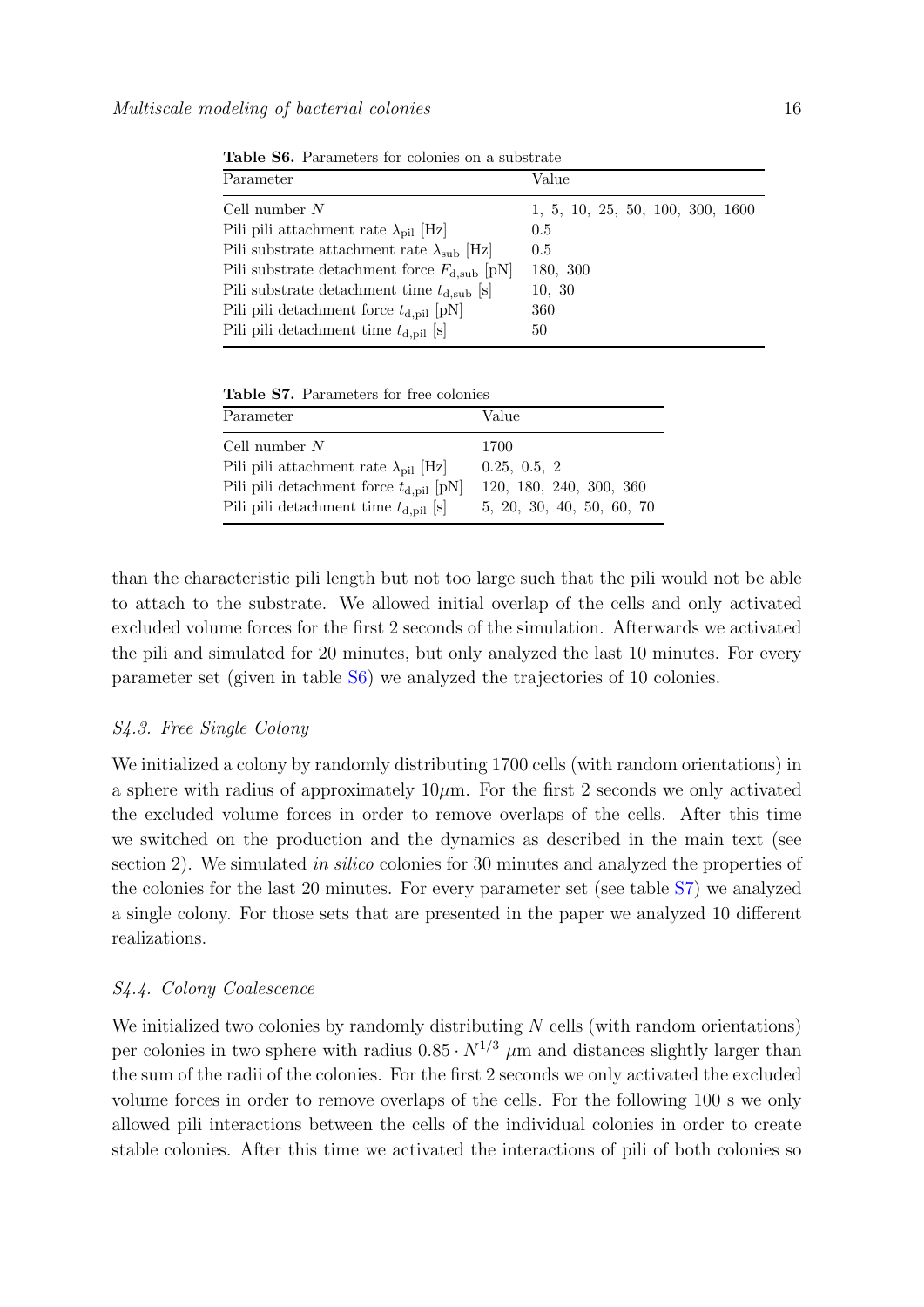| <b>Lable Do.</b> I alameters for coalescence          |                           |  |
|-------------------------------------------------------|---------------------------|--|
| Parameter                                             | Value                     |  |
| Cell number per colony $N$                            | 1000                      |  |
| Pili pili attachment rate $\lambda_{\text{pil}}$ [Hz] | 0.25, 0.5, 2              |  |
| Pili pili detachment force $t_{\rm d,pil}$ [pN]       | 120, 180, 240, 300, 360   |  |
| Pili pili detachment time $t_{d,pil}$ [s]             | 5, 20, 30, 40, 50, 60, 70 |  |
|                                                       |                           |  |

<span id="page-16-1"></span>Table S8. Parameters for coalescence

<span id="page-16-2"></span>Table S9. Parameters for Assembly

| Parameter                                          | Value           |
|----------------------------------------------------|-----------------|
| Cell number $N$                                    | 1200            |
| System size $L \times L$ [ $\mu$ m $\times \mu$ m] | $88 \times 88$  |
| Pili pili attachment rate $\lambda_{\text{pil}}$   | 0.25, 0.5, 1, 2 |
| Pili pili detachment force $t_{d,pil}$ [pN]        | 360             |
| Pili pili detachment time $t_{d,pil}$ [s]          | 50              |
| Pili substrate detachment force $F_{d,sub}$ [pN]   | 180, 300, 360   |
| Pili substrate detachment time $t_{d,sub}$ [s]     | 5, 10, 30, 60   |
| Ratio of $\Delta pilT$ mutants $\gamma_{\Delta}$   | 0, 0.1, 0.5     |

that the coalescence could start. We simulated the in silico colonies for 30 minutes and analyzed the colonies starting from 60 seconds. For every parameter set we analyzed a single coalescence event (see table [S8\)](#page-16-1). For those sets that are presented in the paper we analyzed 14 different realizations (i.e. for the size-dependence of the coalescence).

## <span id="page-16-0"></span>S4.5. Assembly on a substrate

We initialized 1200 randomly oriented cells on the substrate with a relative distance similar to the cell radius. A fraction  $\gamma_{\Delta}$  of these cells have pili that are not able to retract. For the first two seconds cells only interact via excluded volume forces until all overlaps of the cells with each other and the substrate have vanished. After this time we switched on all pili-mediated interactions and all related interactions of the cells. We simulated a total duration of 60 minutes. The system is characterized by periodic boundary conditions along both axes parallel to the substrate plane with a size  $88 \times 88$  µm. For every parameter set (see table [S9\)](#page-16-2) we computed a single assembly realization.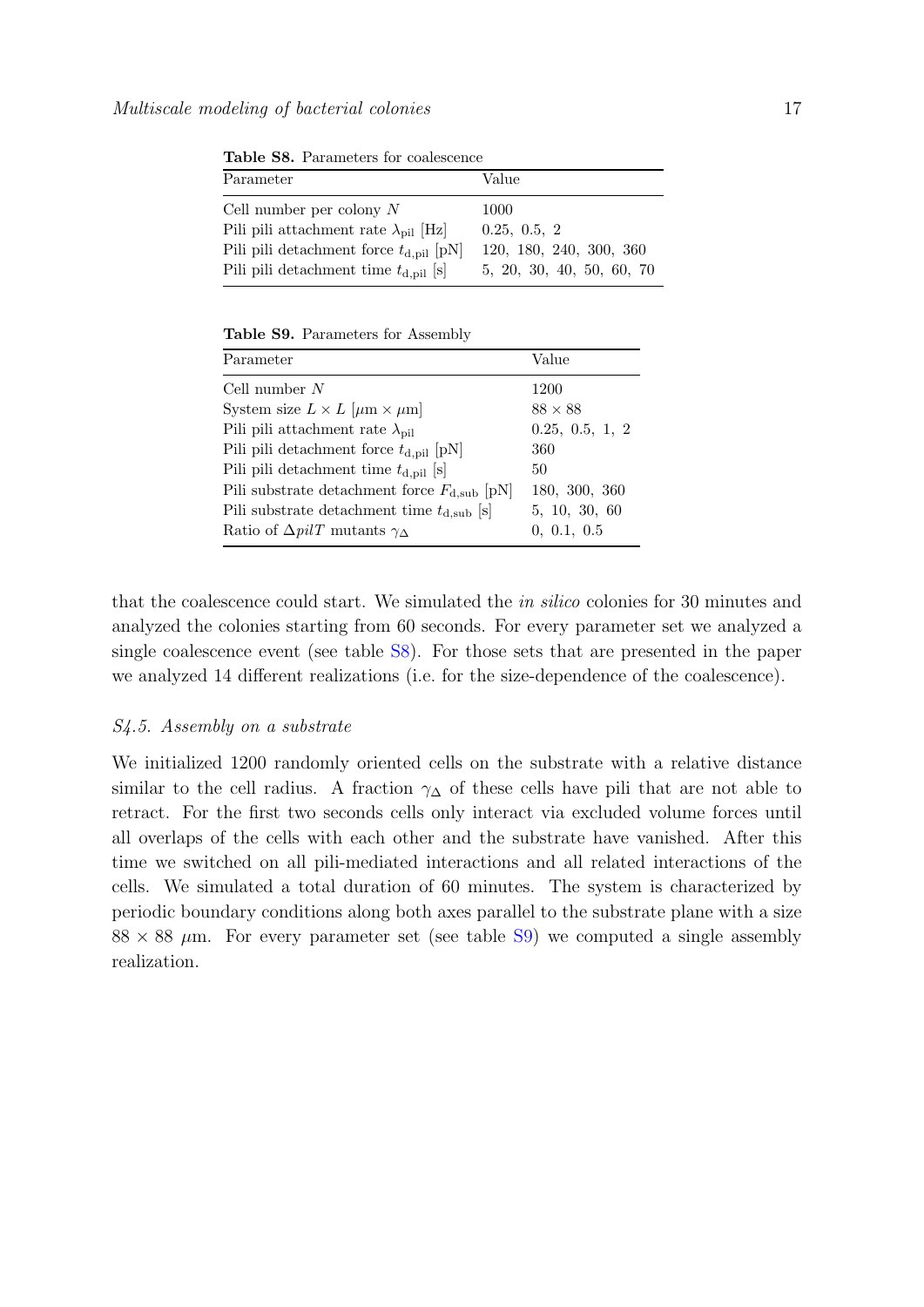## <span id="page-17-0"></span>S5. Data Analysis

We used Matlab R2015b and its internal functions to analyze the data.

## <span id="page-17-1"></span>S5.1. Single Cells

In order to compute the velocity at time t of a cell moving along the trajectory  $r(t)$  we computed the displacement  $\Delta \mathbf{r}(t) = \mathbf{r}(t + \tau) - \mathbf{r}(t)$  and set the velocity  $\mathbf{v}(t) = \Delta \mathbf{r}(t)/\tau$ with  $\tau = 0.1$  s.

## <span id="page-17-2"></span>S5.2. Single Colony on Substrate

The radii of microcolonies moving over a substrate were computed by projecting the shape of the individual cells onto the plane of the substrate. This two-dimensional projection exhibits to a good approximation a circular shape from which we extracted the radius  $R(t)$  of the colony. By averaging over both the time and different realisations of colonies we calculated the mean colony radius as a function of the number of individual cells within a colony. Additionally, we checked that the mean radius was not affected by the sampling time interval of the time average, for example due to the loss of individual cells from the colony. The diffusion coefficient D of the colonies were determined from the mean-squared-displacement

$$
\langle (\mathbf{r}_{\text{col}}(t+\tau) - \mathbf{r}_{\text{col}}(t))^2 \rangle_t = 4D\tau,
$$
\n(S13)

where  $\mathbf{r}_{\text{col}}(t)$  denotes the center of the projected two-dimensional colony  $\mathbf{r}_{\text{col}}(t)$ . The projection onto the plane of the substrate as discussed above allows us to define the radius and the position of a colony similar to experiments, in which one would detect the edges of a colony and analyze the corresponding binary image [\[9\]](#page-19-9). Similar to the computation of the projected colony shape on the substrate we defined the shape of the side-view of the colony by projecting the colony onto a plane perpendicular to the surface and computing its average shape by thresholding the sum of the individual areas of the different colonies.

## <span id="page-17-3"></span>S5.3. Free Single Colony

In order to compute the diffusion coefficients of cells within a microcolony as a function of their distance from the COM of the microcolony we introduced multiple shells defined by a minimal distance  $d_{\min}$  and  $d_{\max}$  from the the center of the microcolony. Afterwards, we picked those parts of the trajectory  $\mathbf{r}_i(t)$  for which cell i solely moved inside of a single shell for at least 10s. From these trajectories we computed the time-averaged mean squared displacement (which was additionally averaged over all cells  $i$ ) and estimated the diffusion coefficients D from the relation

$$
\langle (\mathbf{r}_i(t+\tau) - \mathbf{r}_i(t))^2 \rangle_{i,t} = 6D\tau.
$$
\n(S14)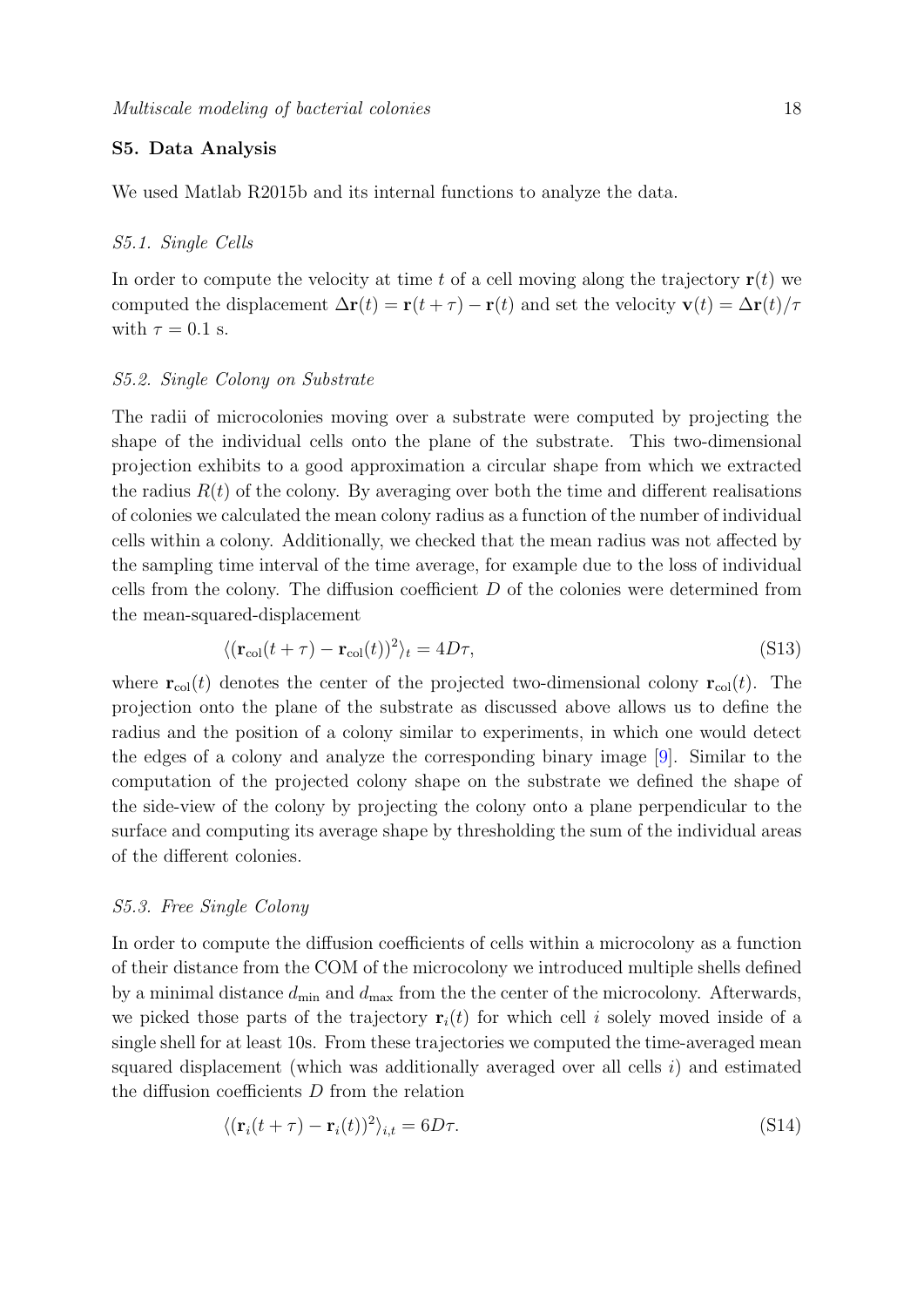## <span id="page-18-0"></span>S5.4. Colony Coalescence

In order to compute the height of the bridge forming between two colonies and the properties of an ellipse fitted to their shape, we projected the diplococcus shape of the individual cells onto a plane parallel to the axis between the centers of the two colonies. From the projection of the individual cells we can compute the envelope of the two colonies.

In order to compute the bridge height we defined a line of length  $1\mu$ m centered around the COM of the projected envelope and parallel to the axis connecting the centers of the two colonies. We moved this line perpendicular to the axis between the colony centers and defined the height of the bridge as the range for which the whole line is inside of the colony envelope. The length of the line was chosen to be small enough so that it was not affected by the circular shape of the projection and large enough so that the effects of the fluctuations of single cells close to the surface of the colonies were reduced. For the late coalescence the results were compared to the short axis of the ellipse. By computing the central moments of the projected two-dimensional area of the microcolonies we were able to compute the properties of the ellipse as explained in [\[10\]](#page-19-10). This method allowed us to measure the bridge height and the ellipse properties in a similar manner to the analysis of experimental data.

## <span id="page-18-1"></span>S5.5. Assembly on a substrate

To define which cells are part of the surface and which cells are part of the bulk of a microcolony moving over a surface, we computed the alpha shape of the collection of cocci points of all cells [\[11\]](#page-19-11). The underlying idea of this triangulation technique is the motion of a sensor sphere over the surface of the colonies and the individual cells. Such a sphere is not allowed to intersect the positions of the cocci. If any coccus of a cell is touched by such a sphere (thus laying on the surface of the sphere), the corresponding cell is defined to be a surface cell. The only free parameter is the radius  $R_{\alpha} = 1 \mu m$ which is defined to be in the order of the cell sizes. More details of this method are given in reference [\[11\]](#page-19-11).